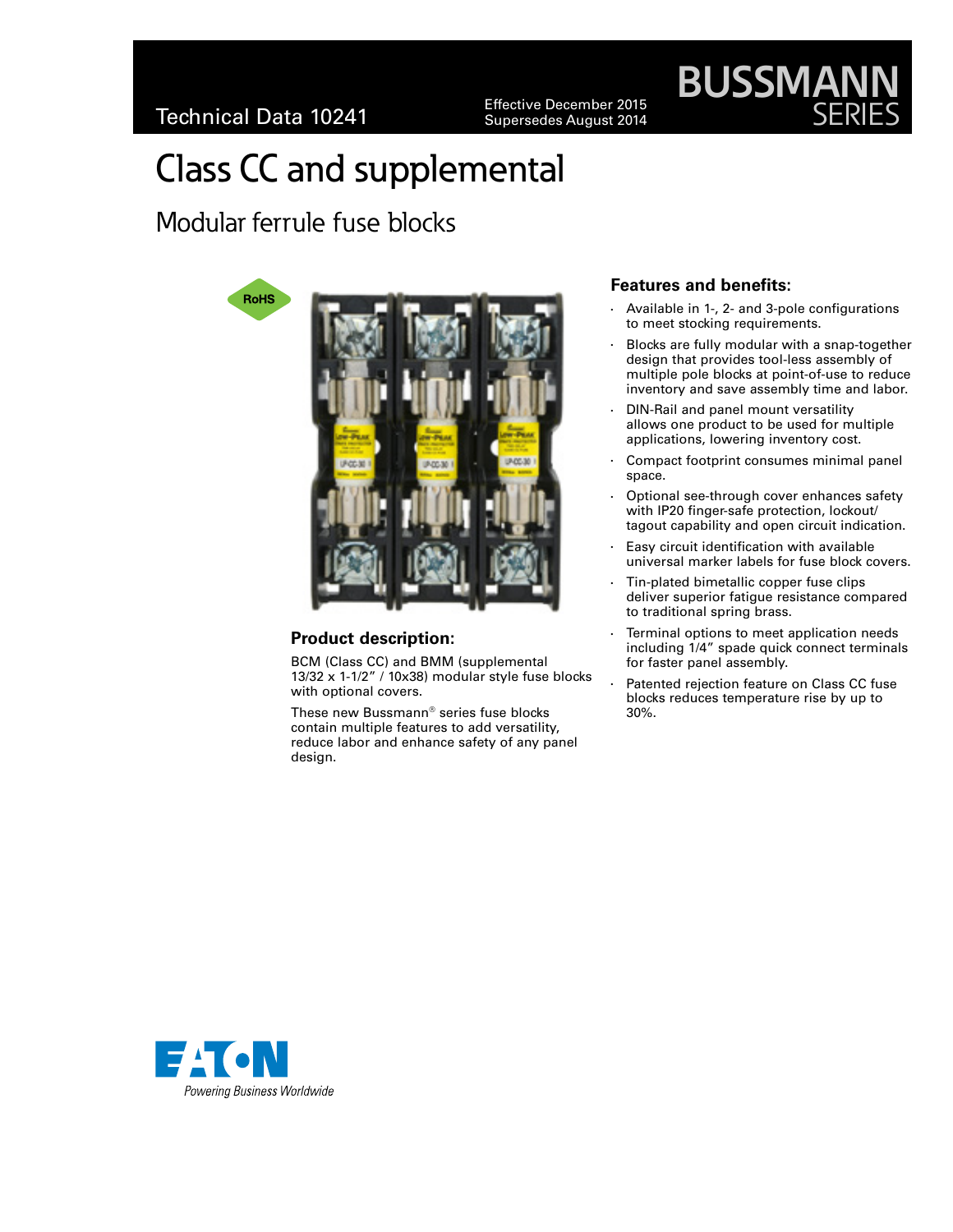## Technical Data 10241

Effective December 2015

## **Specifications**

#### **Ratings:**

- $\cdot$  Volts 600V
- $Amps up to 30A$
- $\cdot$  Withstand 200kA RMS Sym.

#### **Agency information:**

#### Class CC BCM

- • UL® Listed E14853 IZLT
- • CSA® Certified 47235-6225-01
- • CE
- **RoHS Compliant**
- • Conflict mineral free
- • REACH declaration available upon request

#### 13/32" x 1-1/2" (Midget) BMM

- • UL Recognized E14853 IZLT2
- • CSA Certified 47235-6225-01
- • CE
- RoHS compliant
- • Conflict mineral free
- • REACH declaration available upon request

#### **Covers:**

- Covers are included in the overall UL Listing/Recognition and CSA Certification
- • IP20 finger-safe
- RoHS compliant
- • REACH declaration available upon request

#### **Poles:**

- • 1-, 2-, 3-pole units factory assembled
- Single-pole units snap together to create desired number of poles

#### **Flammability ratings:**

- $\cdot$  Blocks UL 94V0, self-extinguishing
- • Covers UL 94HB, self-extinguishing

#### **Operating and storage temperature range:**

- $\cdot$  Blocks -40°C to +120°C
- Non indicating covers  $-$  -40°C to +120°C
- Indicating covers -20 $\mathrm{^{\circ}C}$  to +90 $\mathrm{^{\circ}C^{*}}$
- \* Indication requires minimum 90Vac/dc and closed circuit to illuminate.

#### **Table 1. Catalog numbers**

# BCM and BMM modular Class CC and supplemental ferrule fuse blocks

#### **Materials:**

- • Base Thermoplastic
- Terminals Tin-plated bimetallic copper
- • Covers Thermoplastic
- $\cdot$  Screws and pressure plates Zinc-plated steel

#### **Cover Part Numbers:**

- $\cdot$  For blocks with quick connect terminals CVR(I)-CCM-QC
- • All other terminal options CVR(I)-CCM

#### **Marker labels:**

• Use Bussmann series part number TM26CB

#### **Recommended Bussmann series fuses:**

Class CC

- Ultimate protection time-delay Low-Peak<sup>™</sup> LP-CC, data sheet No. 1023
- • Advanced protection time-delay Limitron**™** FNQ-R, data sheet No. 1014
- • Advanced protection fast-acting Limitron KTK-R, data sheet No. 1015
- 13/32" x 1-1/2" (midget)
- • Fast-acting 250Vac BAF, data sheet No. 2011
- • Fast-acting 600Vac KTK, data sheet No. 1011
- • Fast-acting 600Vac/dc KLM, data sheet No. 2020
- • Time-delay 250Vac FNM, data sheet No. 2028
- • Time-delay 500Vac FNQ, data sheet No. 1012
- 10x38mm (IEC)
- Class aM and gG/gL IEC industrial fuses, data sheet No. 720115

#### **Recommended Bussmann series DIN-Rail end stops:**

- • Part No. BRKT-ND
- • Part No. BRKT-NDSCREW2

| <b>Terminal type</b>             |                                     |                       |                                              |                  |              |                                                                                                        |
|----------------------------------|-------------------------------------|-----------------------|----------------------------------------------|------------------|--------------|--------------------------------------------------------------------------------------------------------|
| #10-32<br><b>Phil-slot screw</b> | <b>Screw with</b><br>quick connect* | <b>Pressure plate</b> | <b>Pressure plate with</b><br>quick connect* | <b>Box lug</b>   | <b>Poles</b> | <b>Fuse class</b>                                                                                      |
| <b>BCM603-1S</b>                 | BCM603-1SQ                          | BCM603-1P             | BCM603-1PQ                                   | BCM603-1C        |              | CС                                                                                                     |
| <b>BCM603-2S</b>                 | BCM603-2SQ                          | BCM603-2P             | BCM603-2PQ                                   | <b>BCM603-2C</b> | 2            | CC.                                                                                                    |
| BCM603-3S                        | BCM603-3SQ                          | <b>BCM603-3P</b>      | BCM603-3PQ                                   | <b>BCM603-3C</b> | 3            | CC.                                                                                                    |
|                                  | BMM603-1SQ                          |                       | BMM603-1PQ                                   | BMM603-1C        |              | 10x38 (13/32"x1-1/2")                                                                                  |
|                                  | BMM603-2SQ                          |                       | BMM603-2PQ                                   | BMM603-2C        | 2            | 10x38 (13/32"x1-1/2")                                                                                  |
|                                  | BMM603-3SQ                          |                       | BMM603-3PQ                                   | BMM603-3C        | 3            | 10x38 (13/32"x1-1/2")                                                                                  |
|                                  | BCCMM603-3SQ                        |                       | BCCMM603-3PQ                                 |                  | 3            | 3-Pole control circuit transformer block<br>2-pole CC with 1-pole 10x38 (13/32"x1-<br>$\frac{1}{2}$ ") |

\* ¼" Quick Connect terminal maximum ampacity dependent on female spade connector and wire ratings.